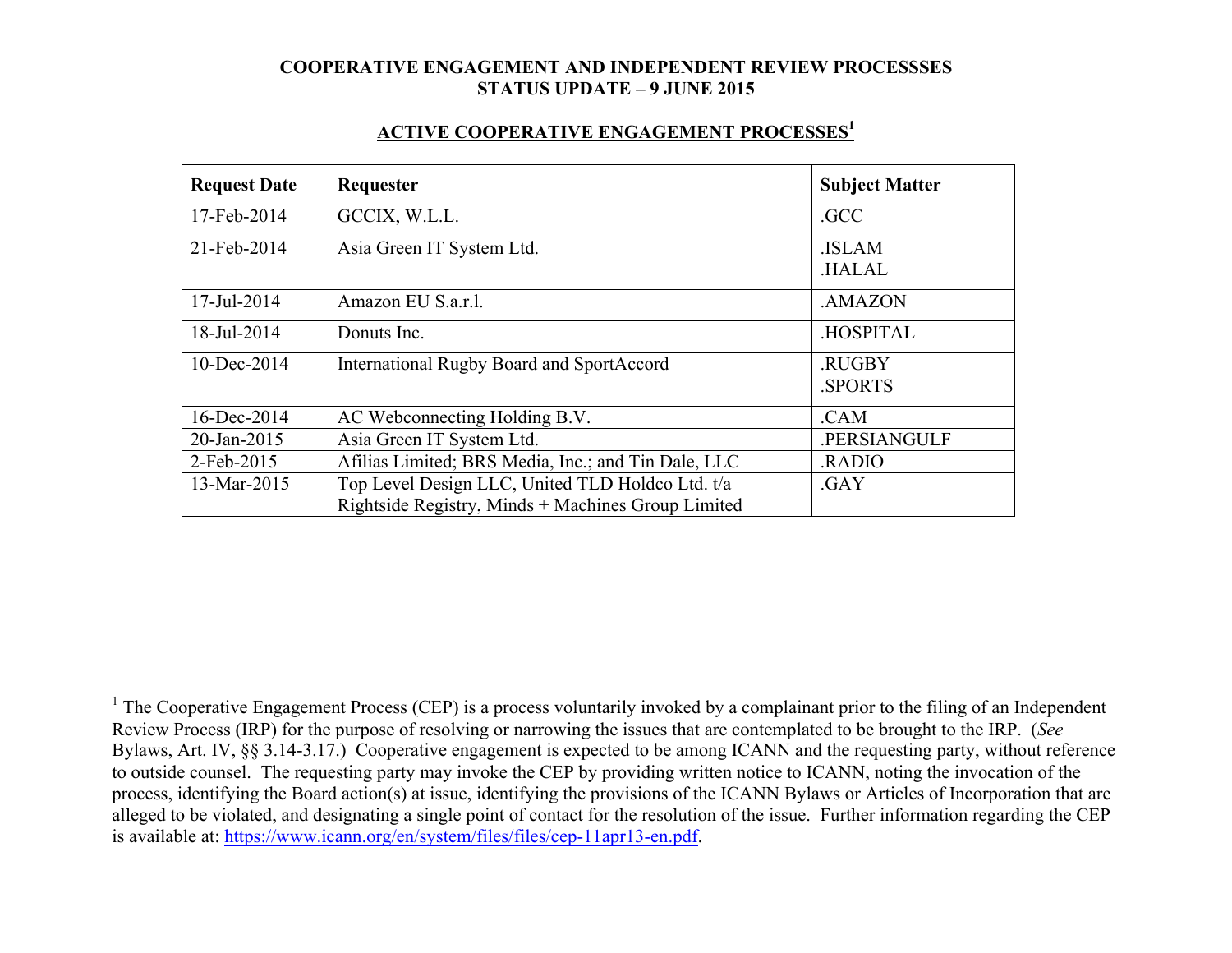| <b>Request Date</b> | Requester                              | <b>Subject Matter</b> | <b>IRP</b> Filing <sup>2</sup> |
|---------------------|----------------------------------------|-----------------------|--------------------------------|
|                     |                                        |                       | <b>Deadline</b>                |
| $4$ -Jul-2014       | European Commission (EU member states) | .WINE                 | $N/A - CEP$                    |
|                     |                                        | <b>VIN</b>            | withdrawn                      |
| 8-Jul-2014          | Wine Industry Organizations            | .WINE                 | $N/A - CEP$                    |
|                     |                                        | VIN.                  | withdrawn                      |

#### **RECENTLY CLOSED COOPERATIVE ENGAGEMENT PROCESS**

 

<sup>&</sup>lt;sup>2</sup> The CEP process provides that "[i]f ICANN and the requester have not agreed to a resolution of the issues upon the conclusion of the cooperative engagement process, or if issues remain for a request for independent review, the requestor's time to file a request for independent review designated in the Bylaws shall be extended for each day of the cooperative engagement process, but in no event, absent mutual written agreement by the parties, shall the extension be for more than fourteen (14) days." (https://www.icann.org/en/system/files/files/cep-11apr13-en.pdf)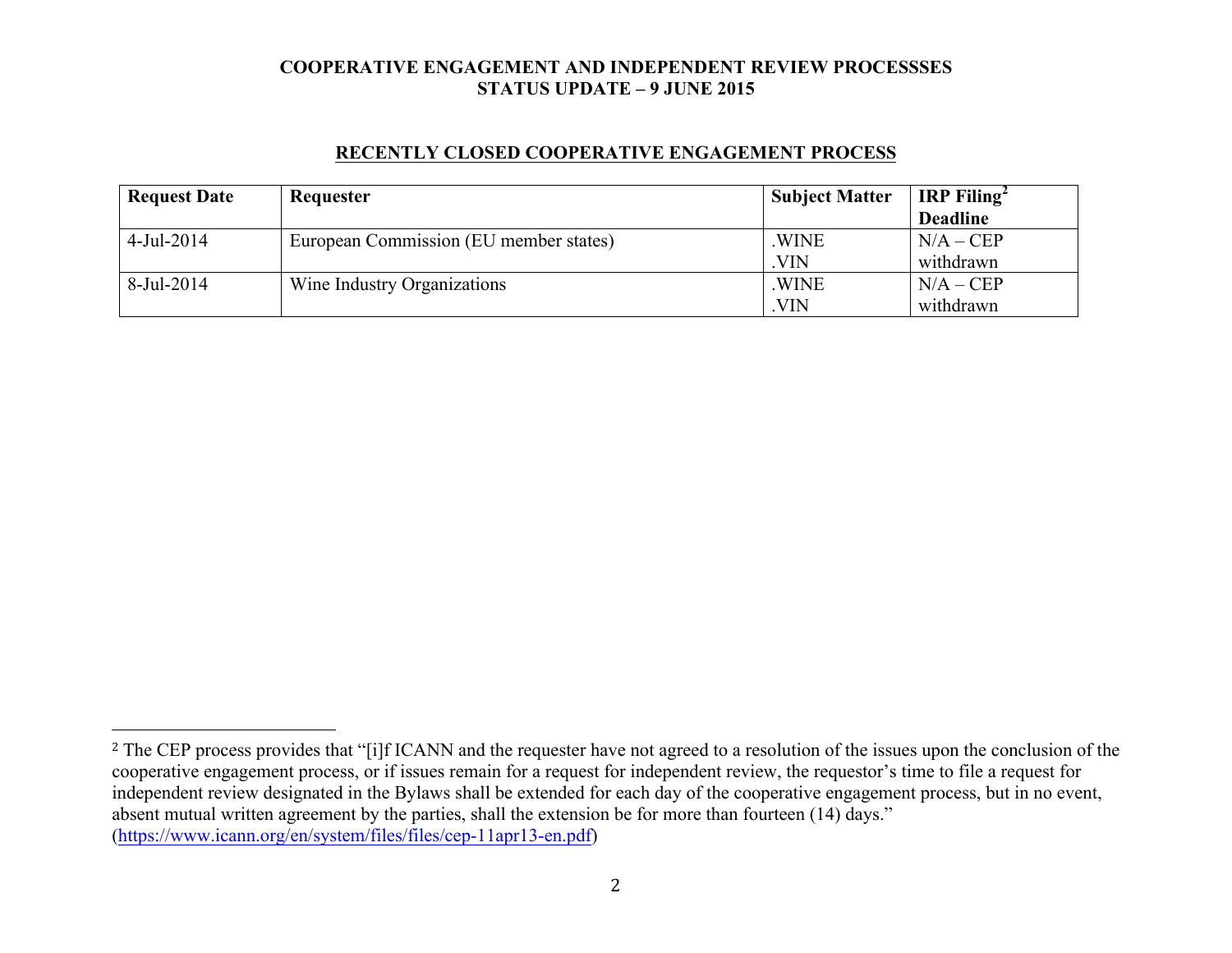### **ACTIVE INDEPENDENT REVIEW PROCESSES<sup>3</sup>**

| Date<br><b>ICANN</b><br><b>Received</b><br><b>Notice of</b><br><b>IRP</b> | Date IRP<br><b>Commenced</b><br>by ICDR | Requester                                                                                       | <b>Subject Matter</b> | <b>Status</b>                                                                                                                                                                                                                                                                                                                                                                                                     |
|---------------------------------------------------------------------------|-----------------------------------------|-------------------------------------------------------------------------------------------------|-----------------------|-------------------------------------------------------------------------------------------------------------------------------------------------------------------------------------------------------------------------------------------------------------------------------------------------------------------------------------------------------------------------------------------------------------------|
| $11-Nov-2013$                                                             | 25-Nov-2013                             | DotConnectAfrica Trust<br>https://www.icann.org/resources/p<br>$ages/dea-v-icann-2013-12-11-en$ | .AFRICA               | Panel Selection: The original Panel was<br>confirmed on 10 April 2014. Following<br>withdrawal of one of the three panelists for<br>personal reasons, a replacement panelist was<br>confirmed on 5 January 2015.<br>Written Submissions: Written submissions are<br>posted at<br>https://www.icann.org/resources/pages/dca-v-<br>icann-2013-12-11-en.<br>Hearing(s): A hearing took place on $22-23$ May<br>2015. |

<sup>&</sup>lt;sup>3</sup> The Independent Review Process (IRP) is a process by which any person materially affected by a decision or action by the Board that he or she asserts is inconsistent with the Articles of Incorporation or Bylaws may submit a request for independent review of that decision or action. (*See* Bylaws, Art. IV, § 3.) In order to be materially affected, the person must suffer injury or harm that is directly and causally connected to the Board's alleged violation of the Bylaws or the Articles of Incorporation, and not as a result of third parties acting in line with the Board's action. Further information regarding the IRP is available at: https://www.icann.org/resources/pages/mechanisms-2014-03-20-en.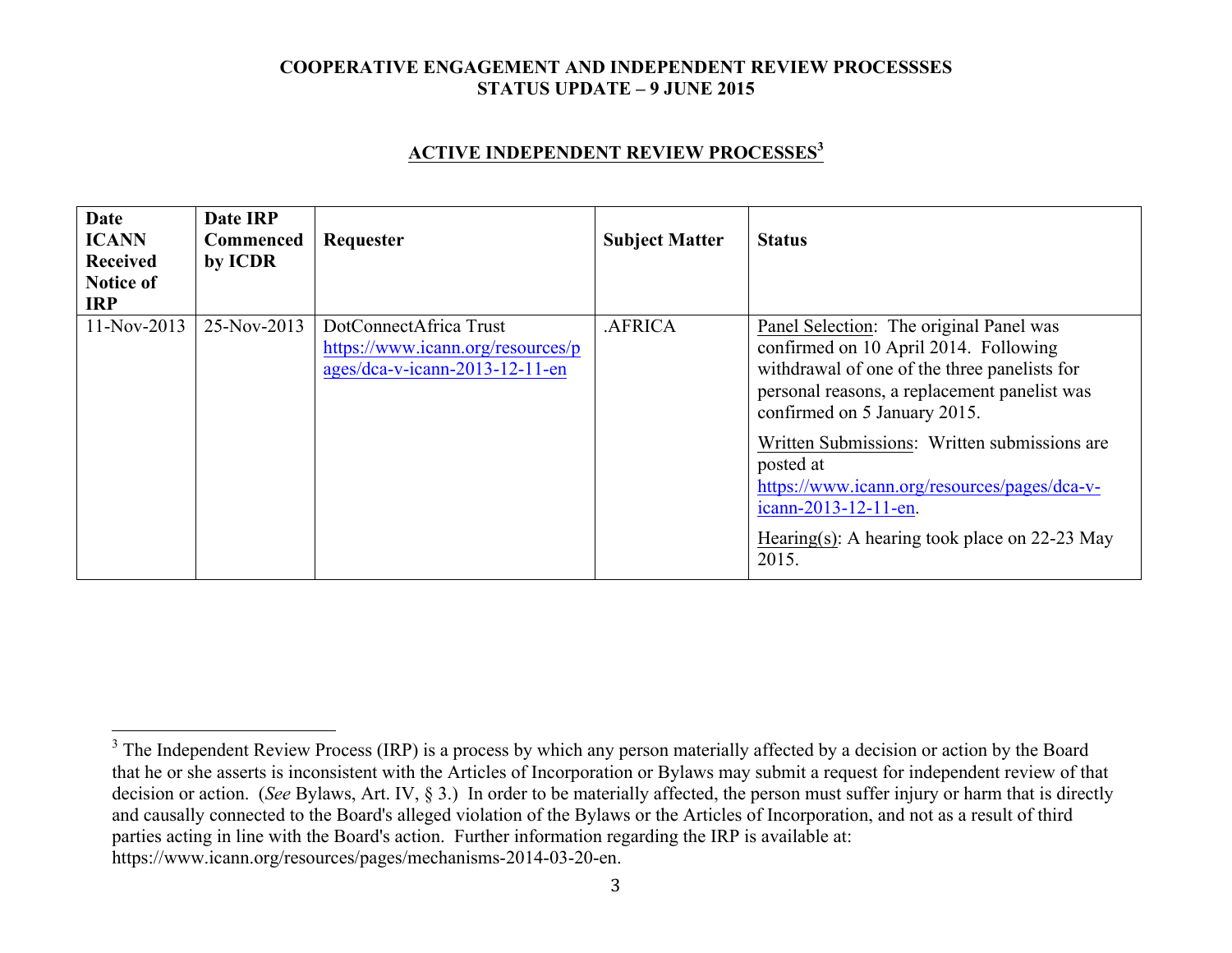| <b>Date</b><br><b>ICANN</b><br><b>Received</b><br><b>Notice of</b><br><b>IRP</b> | <b>Date IRP</b><br><b>Commenced</b><br>by ICDR | Requester                                                                                               | <b>Subject Matter</b> | <b>Status</b>                                                                                                                                                                                                                                                                                                              |
|----------------------------------------------------------------------------------|------------------------------------------------|---------------------------------------------------------------------------------------------------------|-----------------------|----------------------------------------------------------------------------------------------------------------------------------------------------------------------------------------------------------------------------------------------------------------------------------------------------------------------------|
| 11-Jun-2014                                                                      | 13-Jun-2014                                    | Vistaprint Limited<br>https://www.icann.org/resources/p<br>ages/vistaprint-v-icann-2014-06-<br>$19$ -en | .WEBS                 | Panel Selection: The full Panel was confirmed on<br>13 January 2015.<br>Written Submissions: Written submissions are<br>posted at<br>https://www.icann.org/resources/pages/vistaprint-<br>v-icann-2014-06-19-en<br>Hearing(s): A hearing took place on 28 May<br>2015 at 9:30 a.m. PDT.                                    |
| 17-Jul-2014                                                                      | 24-Jul-2014                                    | Merck KGaA<br>https://www.icann.org/resources/p<br>ages/merck-v-icann-2014-07-22-<br>en                 | .MERCK<br>.MERCKMSD   | Panel Selection: The full Panel was confirmed on<br>11 March 2015.<br>Written Submissions: Written submissions are<br>posted at<br>https://www.icann.org/resources/pages/merck-v-<br>icann-2014-07-22-en<br>$Hearing(s)$ : No hearings are currently scheduled.<br>Preliminary hearing conference call to be<br>scheduled. |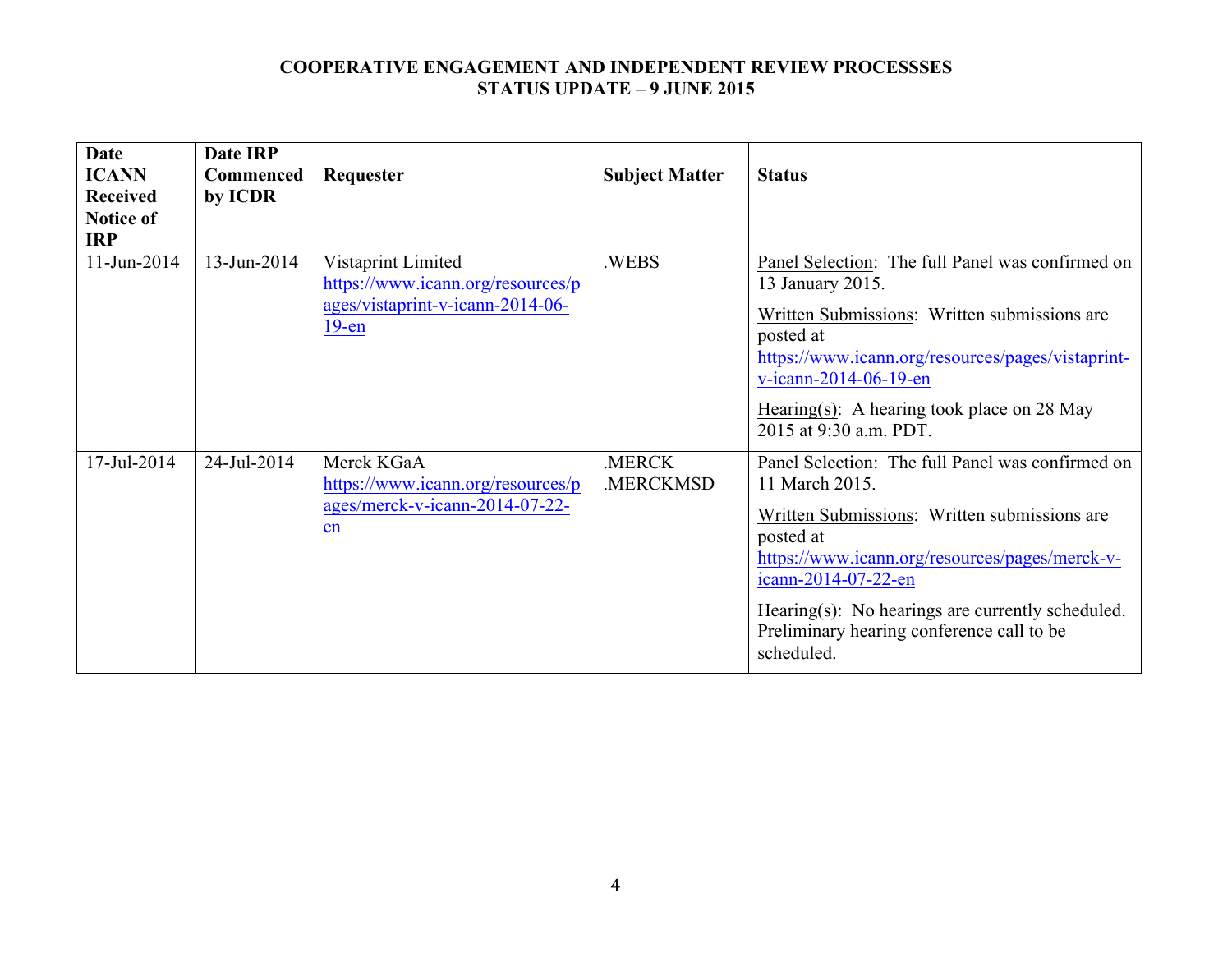| <b>Date</b><br><b>ICANN</b><br><b>Received</b><br>Notice of<br><b>IRP</b> | Date IRP<br><b>Commenced</b><br>by ICDR | Requester                                                                                                | <b>Subject Matter</b>   | <b>Status</b>                                                                                                                                                                                                                                                                                                                        |
|---------------------------------------------------------------------------|-----------------------------------------|----------------------------------------------------------------------------------------------------------|-------------------------|--------------------------------------------------------------------------------------------------------------------------------------------------------------------------------------------------------------------------------------------------------------------------------------------------------------------------------------|
| 21-Sept-2014                                                              | 22-Sept-2014                            | Dot Registry, LLC<br>https://www.icann.org/resources/p<br>ages/dot-registry-v-icann-2014-09-<br>$25$ -en | .INC<br>.LLC<br>.LLP    | Panel Selection: The full Panel was confirmed on<br>5 February 2015.<br>Written Submissions: Written submissions are<br>posted at<br>https://www.icann.org/resources/pages/dot-<br>registry-v-icann-2014-09-25-en<br>Hearing(s): Procedural hearing took place on $19$<br>February 2015; no further hearings currently<br>scheduled. |
| 8-Oct-2014                                                                | 13-Oct-2014                             | Donuts Inc.<br>https://www.icann.org/resources/p<br>$ages/donuts-v-icann-2014-10-13-$<br>en              | .RUGBY<br><b>SPORTS</b> | Panel Selection: The full Panel was confirmed on<br>7 April 2015.<br>Written Submissions: Written submissions are<br>posted at<br>https://www.icann.org/resources/pages/donuts-v-<br>icann-2014-10-13-en<br>Hearing(s): No hearings are currently scheduled.                                                                         |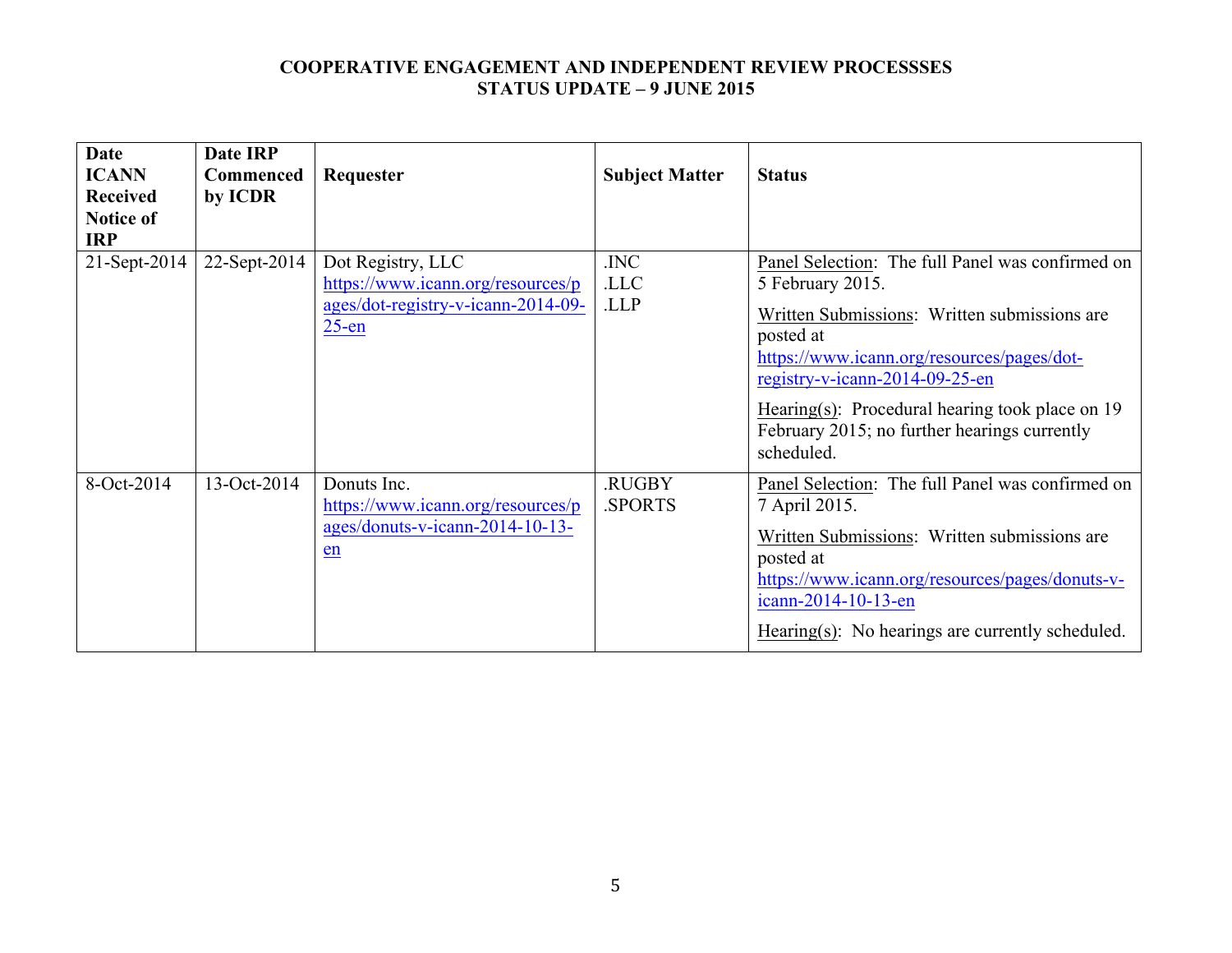| Date<br><b>ICANN</b><br><b>Received</b><br><b>Notice of</b><br><b>IRP</b> | <b>Date IRP</b><br><b>Commenced</b><br>by ICDR | Requester                                                                                                                     | <b>Subject Matter</b>                           | <b>Status</b>                                                                                                                                                                    |
|---------------------------------------------------------------------------|------------------------------------------------|-------------------------------------------------------------------------------------------------------------------------------|-------------------------------------------------|----------------------------------------------------------------------------------------------------------------------------------------------------------------------------------|
| 5-Dec-2014                                                                | 8-Dec-2014                                     | <b>Gulf Cooperation Council</b><br>https://www.icann.org/resources/p<br>ages/gcc-v-icann-2014-12-06-en                        | .PERSIANGULF                                    | Panel Selection: Emergency Panelist appointed<br>on 10 December 2014; the two parties have<br>selected Panelists, who are now in the process of<br>selecting the third Panelist. |
|                                                                           |                                                |                                                                                                                               |                                                 | Written Submissions: Written submissions are<br>posted at<br>https://www.icann.org/resources/pages/gcc-v-<br>icann-2014-12-06-en                                                 |
|                                                                           |                                                |                                                                                                                               |                                                 | Hearing(s): Hearing on Request for Interim<br>Relief took place on 23 December 2014; no<br>further hearings are currently scheduled.                                             |
| 10-Mar-2015<br>(.HOTEL)                                                   | 12-Mar-2015                                    | Despegar Online SRL; Donuts,<br>Inc. Spring McCook, LLC;<br>Famous Four Media Limited-dot                                     | HOTEL, .ECO<br>[consolidated on<br>12 May 2015] | Panel Selection: The parties have selected two<br>Panelists, who are now in the process of selecting<br>the third Panelist.                                                      |
| 13-Mar-2015<br>(ECO)                                                      |                                                | Hotel Limited; Fegistry, LLC; and<br>Radix FZC (.HOTEL) and Little<br>Birch, LLC and Minds + Machines<br>Group Limited (.ECO) |                                                 | Written Submissions: The written submissions<br>are posted at<br>https://www.icann.org/resources/pages/various-v-<br>icann-2015-03-16-en.                                        |
|                                                                           |                                                |                                                                                                                               |                                                 | Hearing(s): Both IRPs were recently filed on $10$<br>March 2015 and 24 March 2014 and consolidated<br>on 12 May 2015; no hearings have been<br>scheduled.                        |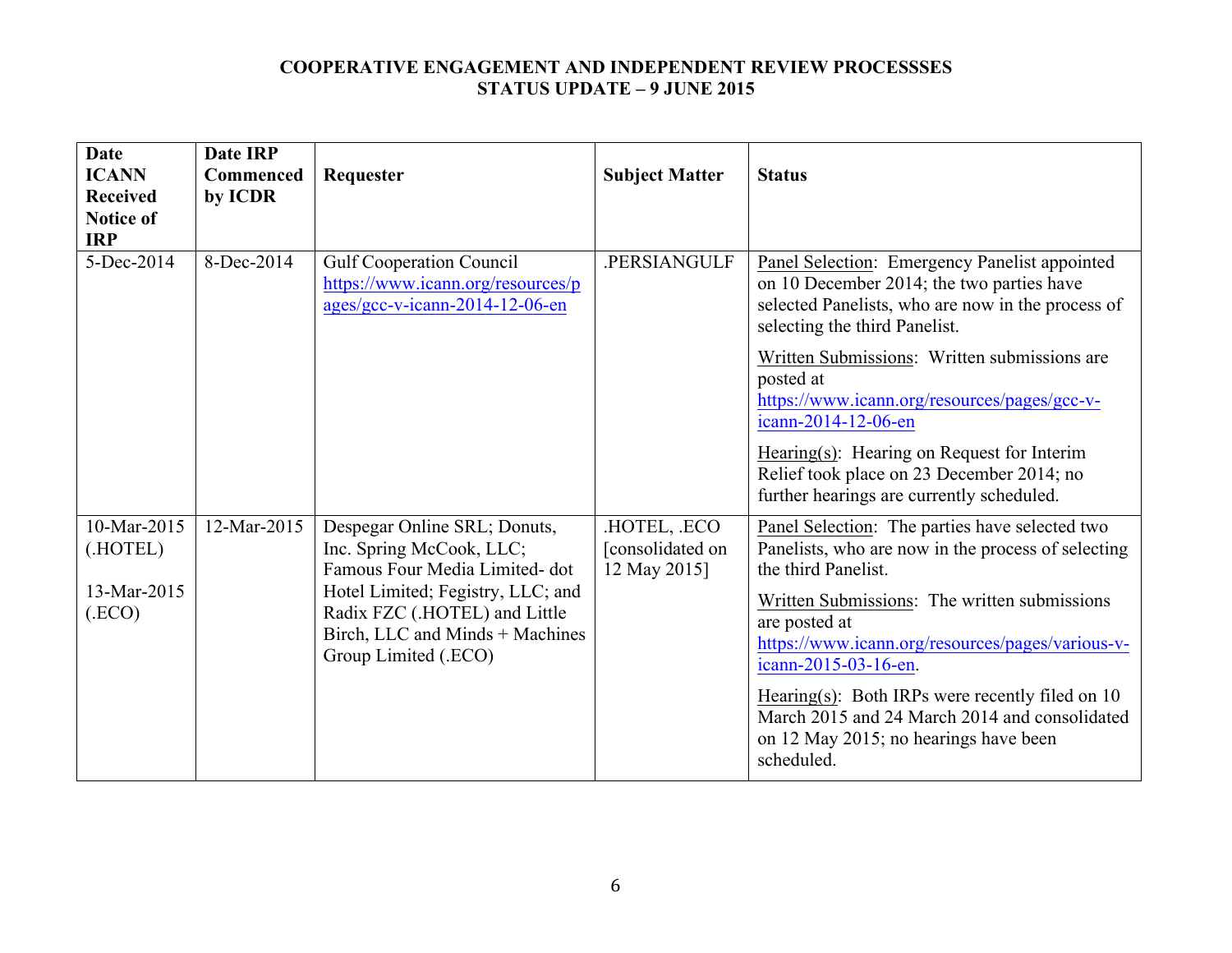| <b>Date</b><br><b>ICANN</b><br><b>Received</b><br><b>Notice of</b><br><b>IRP</b> | Date IRP<br><b>Commenced</b><br>by ICDR | Requester         | <b>Subject Matter</b> | <b>Status</b>                                                                                                                                                                                                                                                                                                                                                 |
|----------------------------------------------------------------------------------|-----------------------------------------|-------------------|-----------------------|---------------------------------------------------------------------------------------------------------------------------------------------------------------------------------------------------------------------------------------------------------------------------------------------------------------------------------------------------------------|
| 19-Mar-2015                                                                      | 24-Mar-2015                             | Dot Sport Limited | .SPORT                | Panel Selection: The two parties have selected<br>Panelists, who are now in the process of selecting<br>the third Panelist.<br>Written Submissions: The written submissions<br>will be posted on<br>https://www.icann.org/resources/pages/accountab<br>ility/irp-en.<br>Hearing $(s)$ : No hearings have been scheduled.                                      |
| 24-Mar-2015                                                                      | $7 - Apr - 2015$                        | Corn Lake, LLC    | .CHARITY              | Panel Selection: The two parties have selected<br>Panelists, who are now in the process of selecting<br>the third Panelist.<br>Written Submissions: The written submissions<br>will be posted on<br>https://www.icann.org/resources/pages/accountab<br>ility/irp-en.<br>Hearing(s): IRP recently filed on $7$ April 2015; no<br>hearings have been scheduled. |